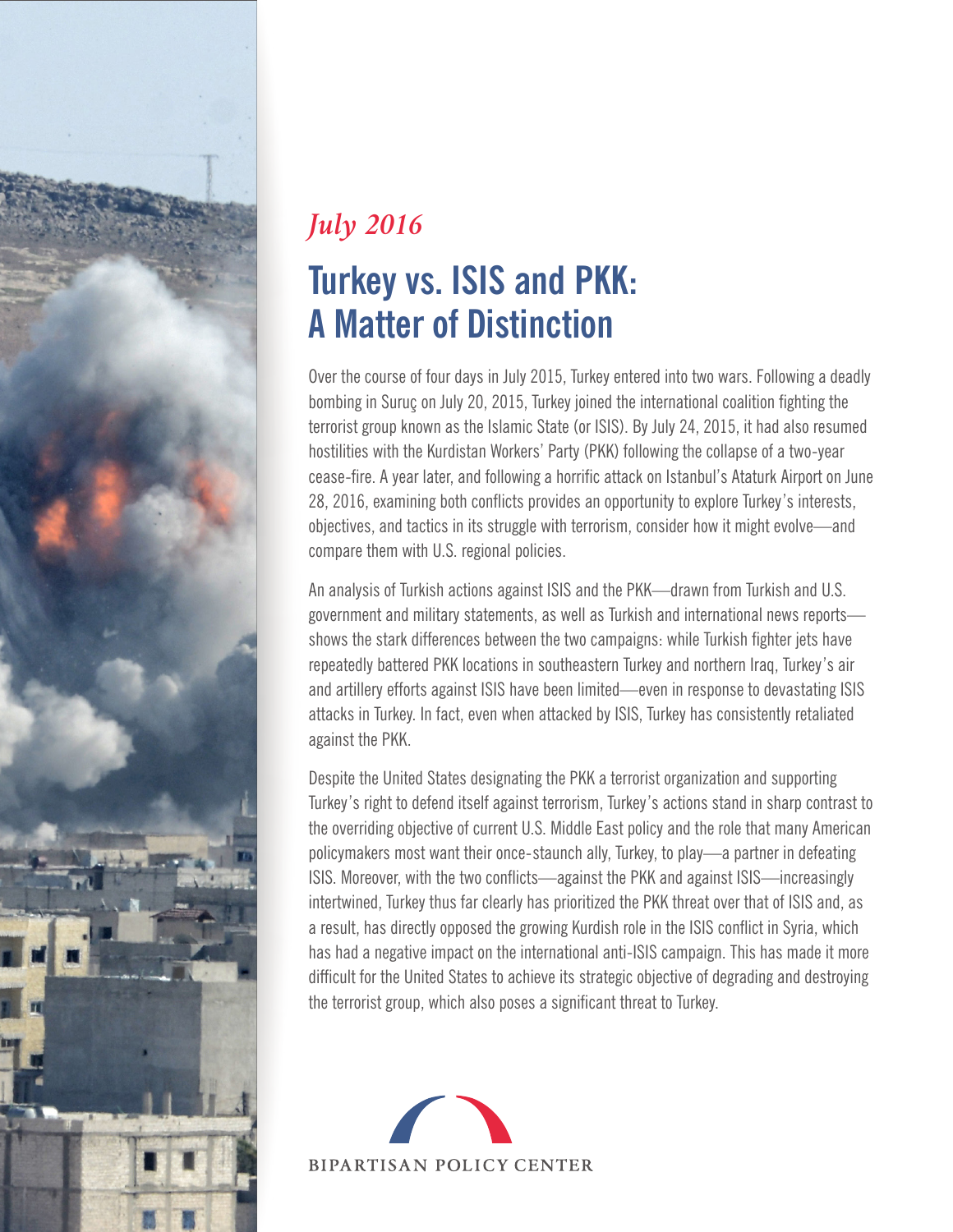# **ISIS PKK**

The Turkish campaign against ISIS has been primarily reactive in nature. Turkey's participation in the U.S.-led coalition against ISIS—including officially declaring war on the terrorist group and allowing coalition forces to use its Incirlik Airbase after months of negotiations—came more than a year after the terrorist group first directly threatened Turkey. Indeed, even as ISIS carried out attacks in Turkey and took Turkish citizens hostage in Iraq in 2014, Turkey's government was accused of turning a blind eye to ISIS.

Yet, even once it officially joined the anti-ISIS effort, **Turkish participation in coalition airstrikes has been limited and retaliatory.**

Data from the U.S. Department of Defense on the contribution of other coalition partners shows just how limited Turkey's participation has been: since the beginning of Operation Inherent Resolve in October 2014 through June 1, 2016, non-U.S. coalition forces have carried out a total of 2,890 strikes in both Iraq and Syria. (The United States has carried out more than 9,000 individual strikes against ISIS targets.)<sup>1</sup> Turkey has only participated in Syrian airstrikes, where the total non-U.S. coalition strikes is 237. However, with nine other coalition countries also participating in actions against Syria, the exact extent of Turkish airstrike involvement against ISIS is unclear, though reports and BPC's analysis suggest that Turkey's contribution is relatively minimal.

Even once it joined the coalition, rather than proactively targeting ISIS, most Turkish actions against the terrorist group came as a direct result of attacks on Turkish territory. Turkey engaged in aerial bombardment of ISIS positions, for example, in August 2015 in response to ISIS seizing villages close to the

### *The Turkish Campaign Against ISIS The Turkish Campaign Against PKK*

Turkey has quite clearly prosecuted its conflict with the PKK with vigor. A cease-fire between the government and the PKK—one that many hoped might lead to a lasting peace deal—collapsed as a result of escalating attacks and reprisals over the course of four days in July 2015. (For more information about the conflict and how it started, see the recent BPC analysis.)2 Since July 24, 2015, when the Turkish Air Force carried out airstrikes against PKK positions in northern Iraq, the two sides have been at war.

Overall, **Turkish efforts against the PKK are broad, proactive, and often politically motivated:** airstrikes against PKK positions in northern Iraq are near-daily occurrences, as are skirmishes between PKK militants and Turkish security forces in Turkey. But not only has the Turkish government focused the bulk of its security apparatus on the PKK, it has sought to use the international campaign against ISIS to further its conflict with the PKK.

### **Militants "Neutralized"**

(Militants killed, caught, or surrendered, according to Turkish security sources)



a. Erdinc Aksoy. "PKK Dealt a Severe Blow in Last 11 Months." *Anadolu Agency*, June 9, 2016.

b. Volkan Kasik. "Turkey: 199 Daesh Suspects Arrested Since Jan 2016." *Anadolu Agency*, May 9, 2016.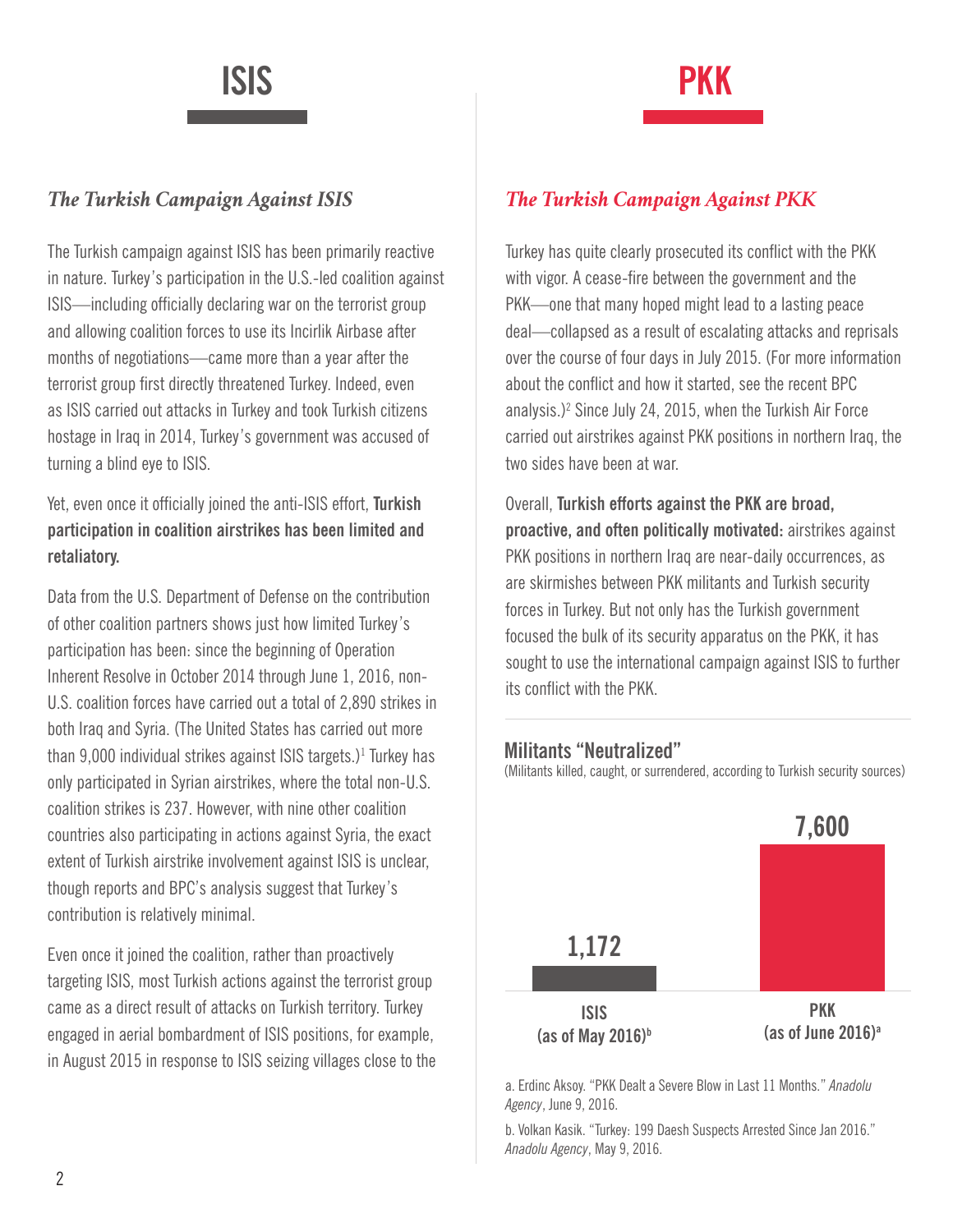## **ISIS PKK**

Turkish border; in October 2015 in response to an ISIS bombing in Ankara; and in January 2016 in response to an attack in Istanbul.

Turkey's sluggishness in responding to ISIS, even when the terrorist group is posing a direct threat to Turkish territory and citizens, is best demonstrated by the Turkish reaction to sustained ISIS shelling of Kilis, the closest Turkish town to the ISIS-controlled region of Syria. Since January 2016, near-daily ISIS rocket attacks on Kilis have caused more than 20 casualties and injured almost 100 more, many of them civilians. However, Turkey did little in response until May. Then, after public pressure, Turkish participation in coalition strikes markedly increased, and 15 to 20 Turkish special forces units conducted a ground incursion into Syria for the first time, gathering targeting information to guide coalition airstrikes. While Turkey's actions in response to the bombardment of Kilis might suggest it has finally changed its approach to the terrorist group, it is more likely that Turkey's previous inaction against ISIS has created a threat that Turkey can no longer ignore.

There have been many times, since the beginning of the international campaign against ISIS, when the United States and others have declared that Turkey has seen the light on ISIS and will become a more productive partner against the terrorist group. Such anticipation of an imminent change in Turkish policy often came following devastating ISIS bombings, which have claimed over 200 lives in Turkey in the past year. However, despite frequent pledges by Turkey to increase its efforts against ISIS, Turkey has yet to become the active and sustained participant in the anti-ISIS coalition that its allies would like it to be, allowing such speculation to be renewed following the next ISIS attack.

The Turkish government has proved willing to twist the growing number of tragic bomb attacks in Turkish cities to suit its political purposes and, in doing so, has revealed its priorities. Repeatedly, the government has been quick to blame the PKK or other Kurdish groups for terrorist attacks, only to have ISIS later proven responsible. For example: in March 2016, a suicide attack on Istanbul's popular İstiklal Avenue, which caused five deaths and wounded dozens more, was initially attributed to the PKK by the Turkish government, though DNA testing later revealed the bomber to be an ISIS member of Turkish origin.

This pattern, however, does not stop with wrongly assigning blame. In carrying out reprisals for terrorist attacks within its territory, Turkish actions against the Kurds are swifter and more severe than its retaliatory measures against ISIS. In the aftermath of two attacks that took place within days of one another—an ISIS bombing of a Kurdish gathering in Suruç and the assassinations of Turkish police officers by a PKK splinter group in response to perceived government complicity in the Suruç bombing—the Turkish Air Force retaliated against both ISIS and the PKK, but far from equally: it flew but a single sortie against ISIS, but it deployed 75 aircraft in 185 sorties against the PKK.<sup>3</sup>



**Arrests: July-October 2015c**

c. "Turkey Arrests Some 1300 PKK-Linked Suspects, Less than 300 ISIL-Linked Suspects Since Late July." Hurriyet Daily News. October 20, 2015.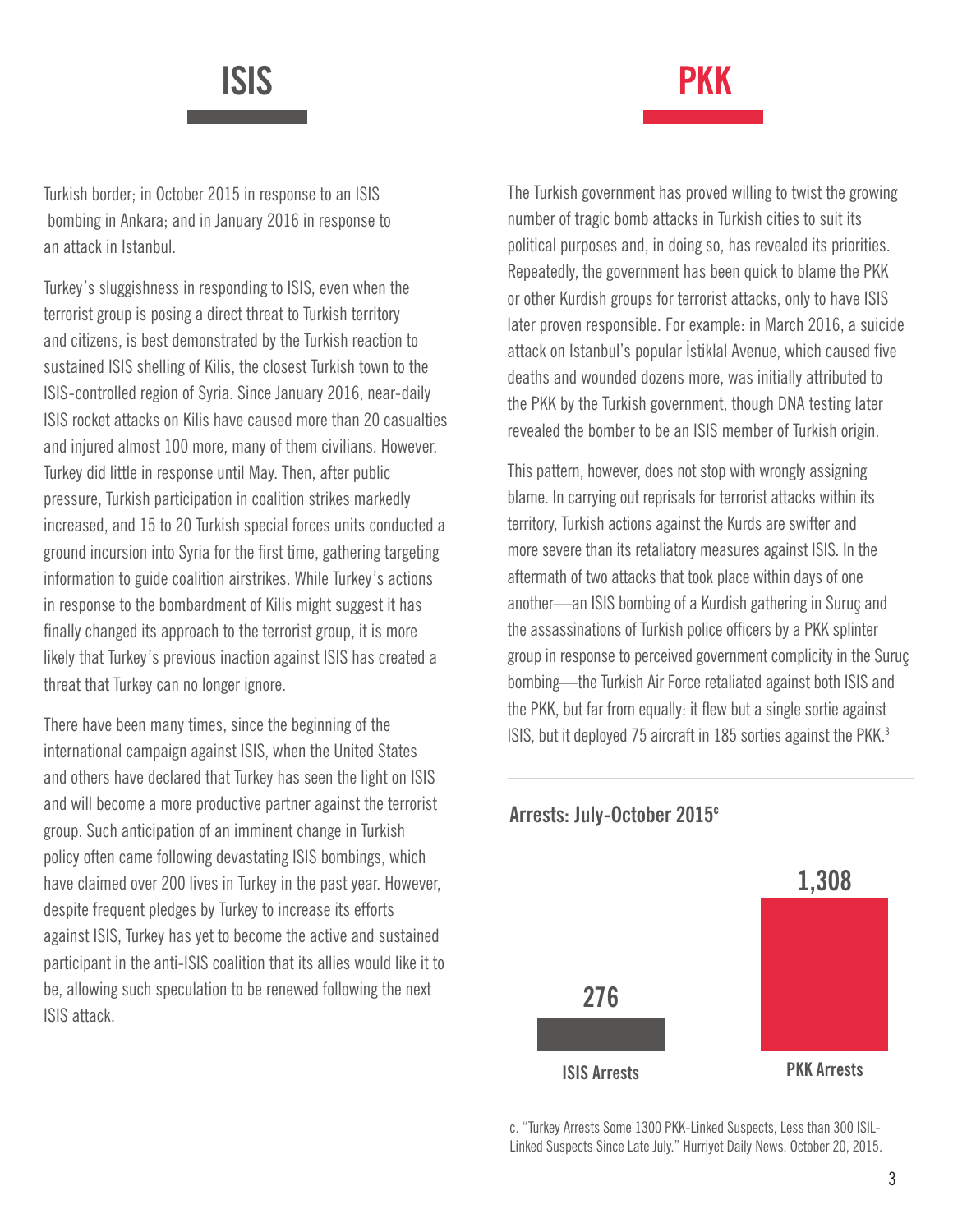## **PKK**

**Turkish Government Response to Terrorist Attacks:**  Arrest ISIS, Kill PKK d



d. Data taken from Turkish and international news sources following major terrorist attacks with civilian targets.

And, in the aftermath of several ISIS attacks, Turkey appeared to take no action against ISIS but struck the PKK instead. After the March 2016 Istanbul bombing, which Turkey initially attempted to attribute to the PKK, Turkey did not respond militarily against ISIS but continued its operations against PKK positions instead, striking ammunition depots, bunkers, and shelters in northern Iraq.

In October 2015, following an ISIS bombing targeting a Kurdish peace rally that killed 103 and wounded more than 400 more the deadliest terror attack in Turkey's history—then-Prime Minister Ahmet Davutoğlu suggested, without evidence, that ISIS and the PKK might have been jointly responsible in what he termed a "terror cocktail." 4 This thinking has since appeared to dominate the Turkish government's approach to combating terrorist groups—that no matter what the circumstances or evidence suggest, all terrorism and all terrorists can be lumped together, and any attack on Turkey can be twisted to justify Turkey's war with the PKK.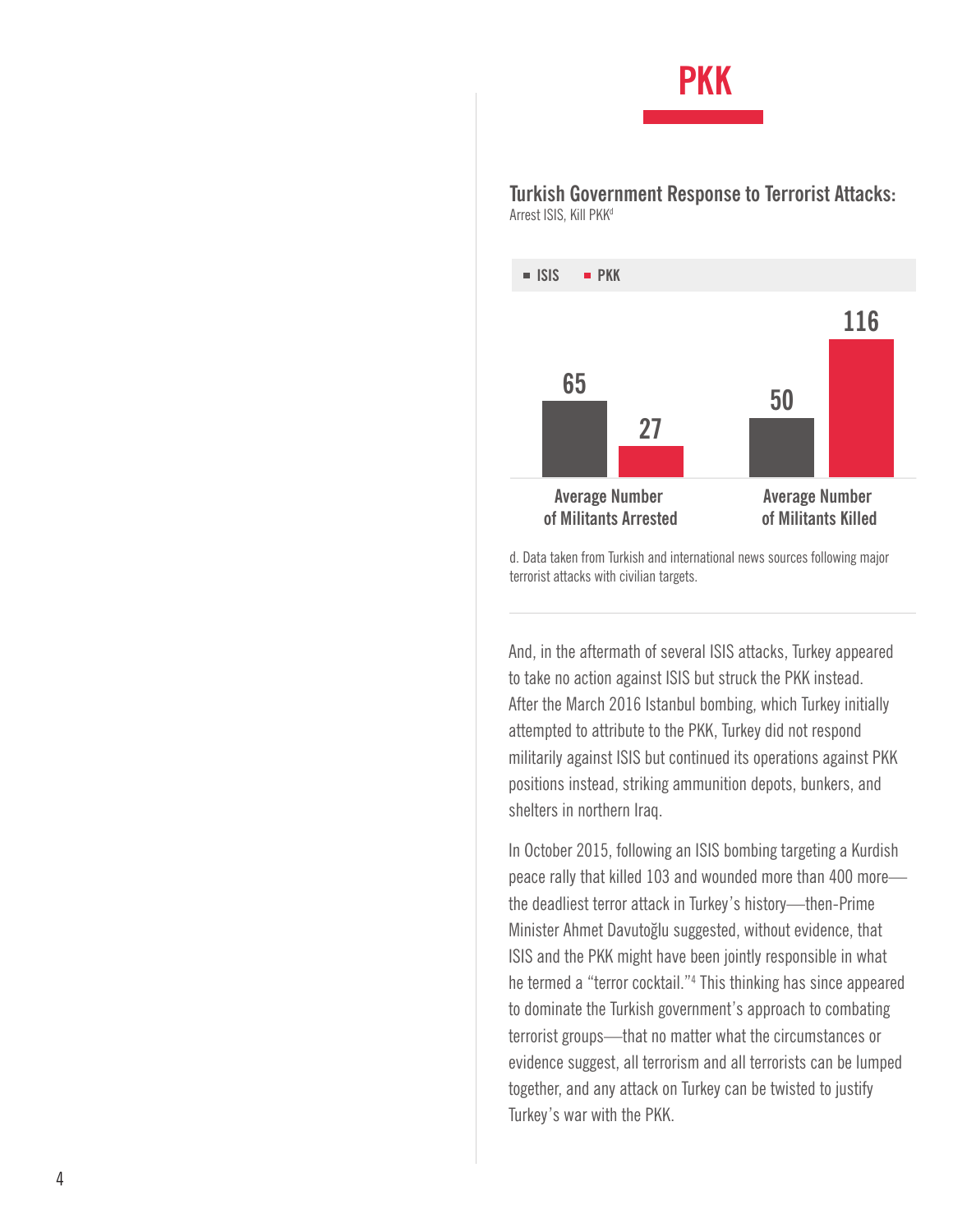## *Conclusion*

The Turkish government has vowed to fight terrorist groups "without distinction."<sup>5</sup> However, a comparison of Turkish actions against ISIS and Turkish actions against the PKK reveals that Turkey is *not* fighting terrorists without distinction: it has in fact distinguished the PKK (and the Kurdish groups it believes to be affiliated with the PKK) as the greatest threat, and it is focusing on the PKK to the detriment of the anti-ISIS campaign, putting Turkey at odds with its partner, the United States.



 Not only is Turkey failing as a reliable partner in the anti-ISIS coalition, it is also using the smokescreen of the international fight against ISIS to further its conflict with the PKK. The scope and scale of the Turkey-PKK conflict—with near-daily airstrikes, arrests, and skirmishes—show how effectively Turkish security forces can be mobilized against a threat, if the political will is present. But the acts of terror that Turkey's government has shown itself willing and capable of responding to are those carried out by Kurds, or those that can be erroneously blamed on Kurds. In comparison, that aggressiveness in fighting terrorism is severely lacking when it comes to responding to ISIS, which the United States and its allies have identified as the most pressing security threat facing the region.

But the divide between Turkey and the United States on ISIS is more than just a mismatch in priorities. First, Turkey appeared to allow ISIS to operate from its territory with seeming impunity, while also actively obstructing Kurdish efforts to halt the ISIS advance. And, as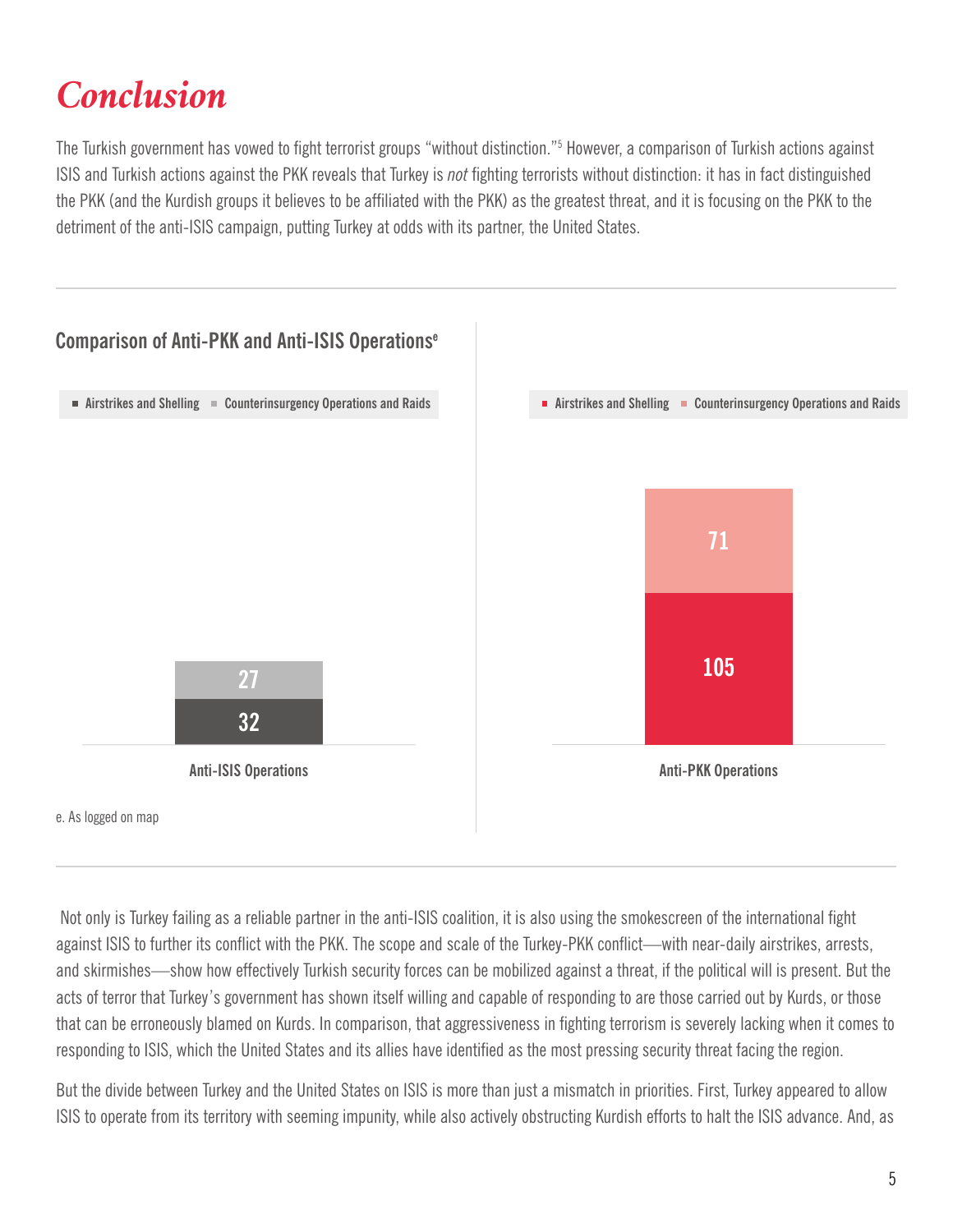long as Turkey continues to pursue a military solution to its conflict with the PKK, it will effectively be undermining America's chosen and most effective partner on the ground against ISIS—the Syrian Kurds—thereby extending, rather than abating, the conflicts seizing the region.

It is the stated goal of the United States to degrade and ultimately destroy ISIS. For many reasons, Turkey should be a vital partner in this effort. However, Turkey has shown itself unwilling or unable to fulfill this role: its regional and domestic policies are both dominated by its conflict with the PKK to the detriment of actions against ISIS, which creates increasing domestic instability in Turkey and which is transforming Turkey into a destabilizing force in the region. While a reversal of this approach is not impossible, particularly in light of apparent increased ISIS aggression against Turkey, it would require a significant shift in Turkish strategic thinking, evolution in tactics, redeployment of resources, and political attempts to deescalate the conflict with the PKK before a robust anti-ISIS counter-terrorist campaign could take shape.

### *Endnotes*

- 1. "Operation Inherent Resolve: Targeted Operations Against ISIL Terrorists." U.S. Department of Defense. Available at: http://www. defense.gov/News/Special-Reports/0814\_Inherent-Resolve.
- 2. "Authoritarianism and Escalation: Preparing for the Worst in Turkey's Resurgent Kurdish Conflict." Bipartisan Policy Center. June 2016.
- 3. Metin Gürcan, trans. Timur Göksel. "Is PKK Real Target of Turkish Strikes?" *Al-Monitor.* July 27, 2015.
- 4. Metin Gürcan, trans. Timur Göksel. "Would You Like Your Terror Straight Up Or As A Cocktail?" *Al-Monitor.* October 22, 2015.
- 5. "One Killed, Over 290 Detained as Turkish Police Raid Suspected ISIL, PKK Militants." *Hurriyet Daily News.* July 24, 2015.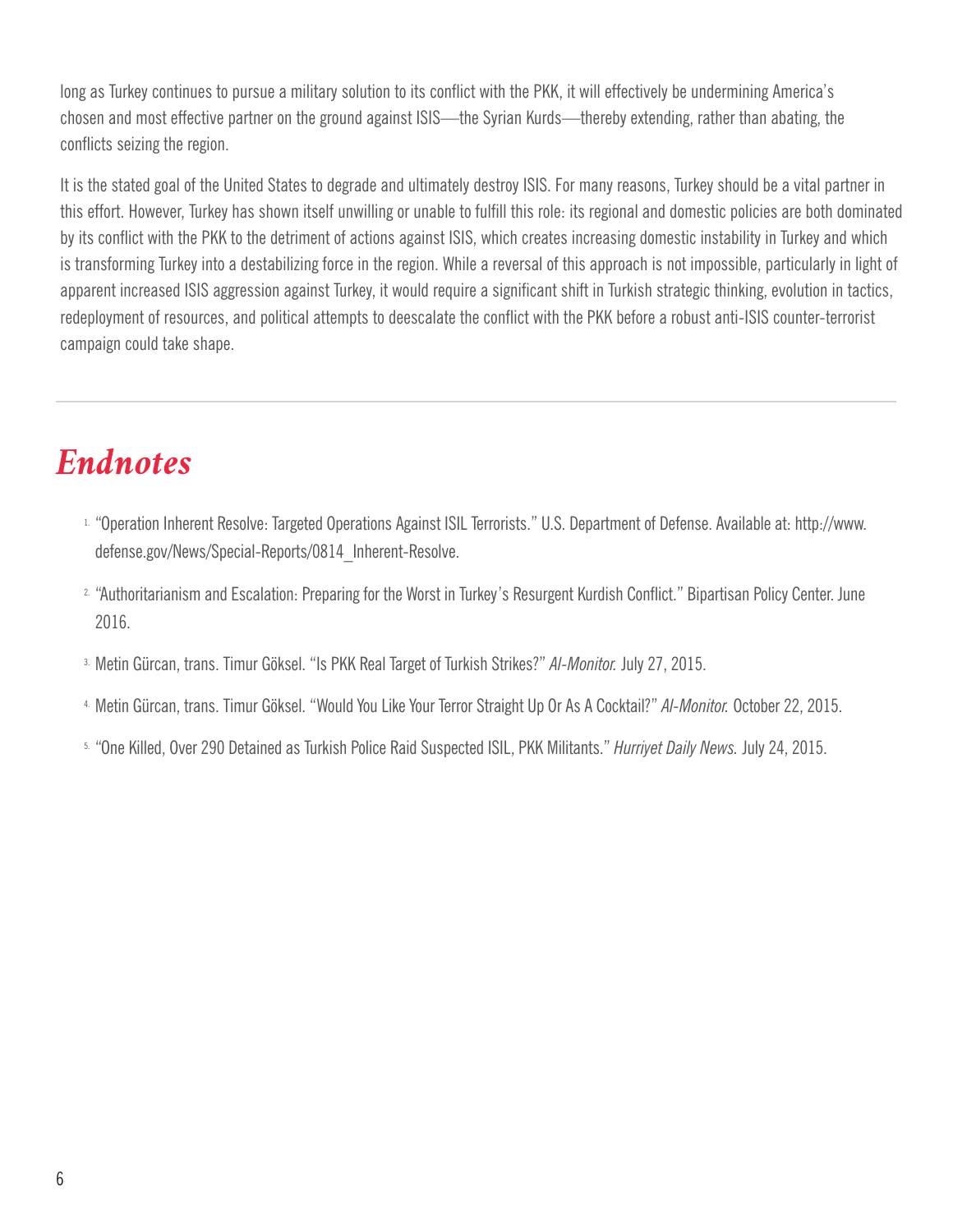

The Bipartisan Policy Center is a non-profit organization that combines the best ideas from both parties to promote health, security, and opportunity for all Americans. BPC drives principled and politically viable policy solutions through the power of rigorous analysis, painstaking negotiation, and aggressive advocacy.

bipartisanpolicy.org | 202-204-2400 1225 Eye Street NW, Suite 1000 | Washington, DC 20005

- @BPC\_Bipartisan y
- facebook.com/BipartisanPolicyCenter  $\mathbf{f}$
- com/BPC\_Bipartisan
- flickr.com/BPC\_Bipartisan  $\bullet\bullet$

### BPC Policy Areas

Economy Energy Financial Reform Governance Health Housing Immigration National Security